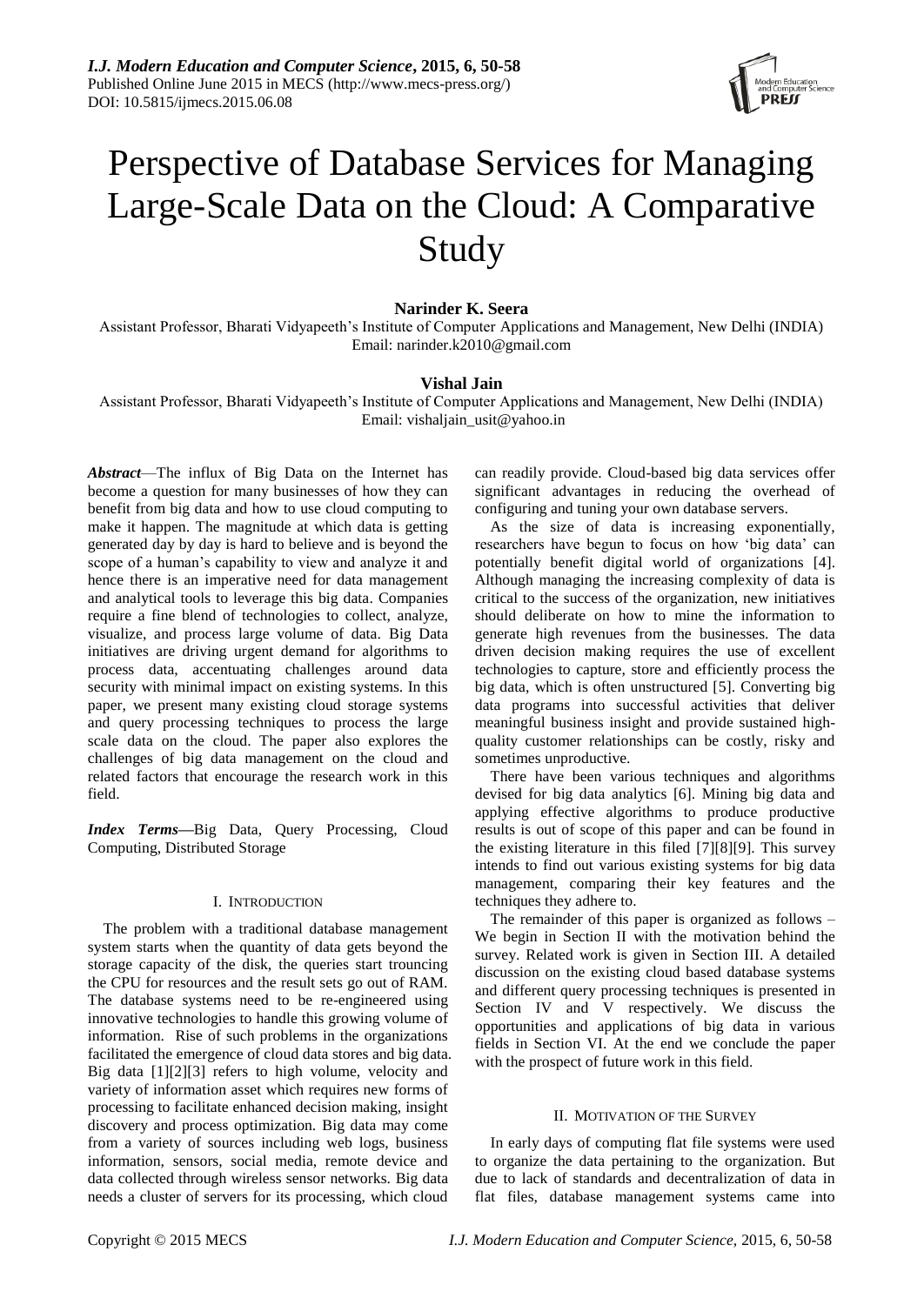existence. The main advantages offered by these systems are centralization of data, storing relationships between different objects or entities and easy retrieval of data from the databases. But these traditional relational database systems are not capable to processing large data sets like 10TB of data or hundreds GB of images. As a result nonrelational databases were evolved that can handle large scale data and can process terabytes or petabytes of data efficiently. They are also referred to as NoSQL databases [10]. The non-relational data model is not a replacement of relational data model; they are the alternatives of each other.

The biggest difference between relational and nonrelational data models is the underlying data structures used by them. The relational model stores the data in tabular form and uses SQL language to fetch the data from databases. On the other hand, non-relational databases do not rely on the concept of tables and keys; they require data manipulation techniques and processes to handle unstructured or semi-structured big data. The performance of these databases can be evaluated on three main aspects – elasticity, fault tolerance and scalability.

NoSQL (Not Only SQL) [11] is an approach to data management useful for very large sets of data which is dispersed over multiple nodes in the cloud. It encompasses a broad range of technology and architectures that seek to resolve the scalability and big data performance. A NoSQL database provides a mechanism for storage and retrieval of unstructured data that is modeled using some data structures other than the tabular structure used in relational databases. It provides finer control over availability and simplicity of design. NoSQL approach is especially useful when:

- Data is unstructured
- Data is stored remotely on multiple virtual servers in the cloud.
- Constraints and validation checks are not required.
- Dealing with growing list of elements such as twitter posts, internet server logs etc.
- Storing relationship among data elements is not important.

The NoSQL databases can be roughly categorized in four categories i.e. Column oriented, document oriented, key value based databases and graph data stores. Column oriented databases store data in columns instead of rows. The goal is to efficiently read and write data from hard disk in order to speed up the time it takes to return the result of a query. There are two main advantages of this approach First, data is highly compressed that permits aggregate functions to be performed very rapidly. Second, data is self-indexing, so it uses less space. Document oriented databases stores semi-structured data in form of records in documents in less rigid from. Documents are addressed in the database via a unique key that represents the document. This key can be used later to access the document from the database. To speed up document retrieval, the keys are further indexed. Key-Value store is a non-trivial data model where the data is represented as a

collection of key-value pairs. Graph models represent the data in tree- like structures with nodes and edges connecting each other through links (or relations). Fig 1 summarizes different categories of database management systems as relational and non relational.



Fig. 1. Data models – Relational vs. NoSQL

Current studies reveal that many researchers have proposed different systems that provide scalable services for data management on the cloud and offer high data processing capabilities [12].

Here we present the essentials of cloud based database systems that are vital for both data storage and data processing.

# **Requisites of data management and data processing in Cloud**

- High Performance–The workload is distributed among multiple nodes to perform high speed computing. Researchers have proved that adding more servers to process the data, linearly improves the performance.
- Scalability The cloud systems are flexible enough to scale up and scale down to meet your demands [14].
- Availability of data
- Resource sharing On-demand network access to a shared pool of configurable computing resources (e.g., networks, servers, storage, applications and services) is highly desirable with minimal management effort or service provider interaction.
- Fault Tolerance- In case of failure of any node, the other available nodes should take over the control and do not let the whole system goes down.
- Aggregation of applications and data is also an important aspect of cloud systems.
- Elasticity [15] –The cloud database systems are capable to acclimatize the changes in the workload by wisely allocating and de-allocating the available resources on demand.
- Query Processing Although we have various providers that provide databases services on cloud but most of them do not support all the features of SQL like joins and nested or complex queries. The cloud databases should be capable of handling users' SQL queries that may require results from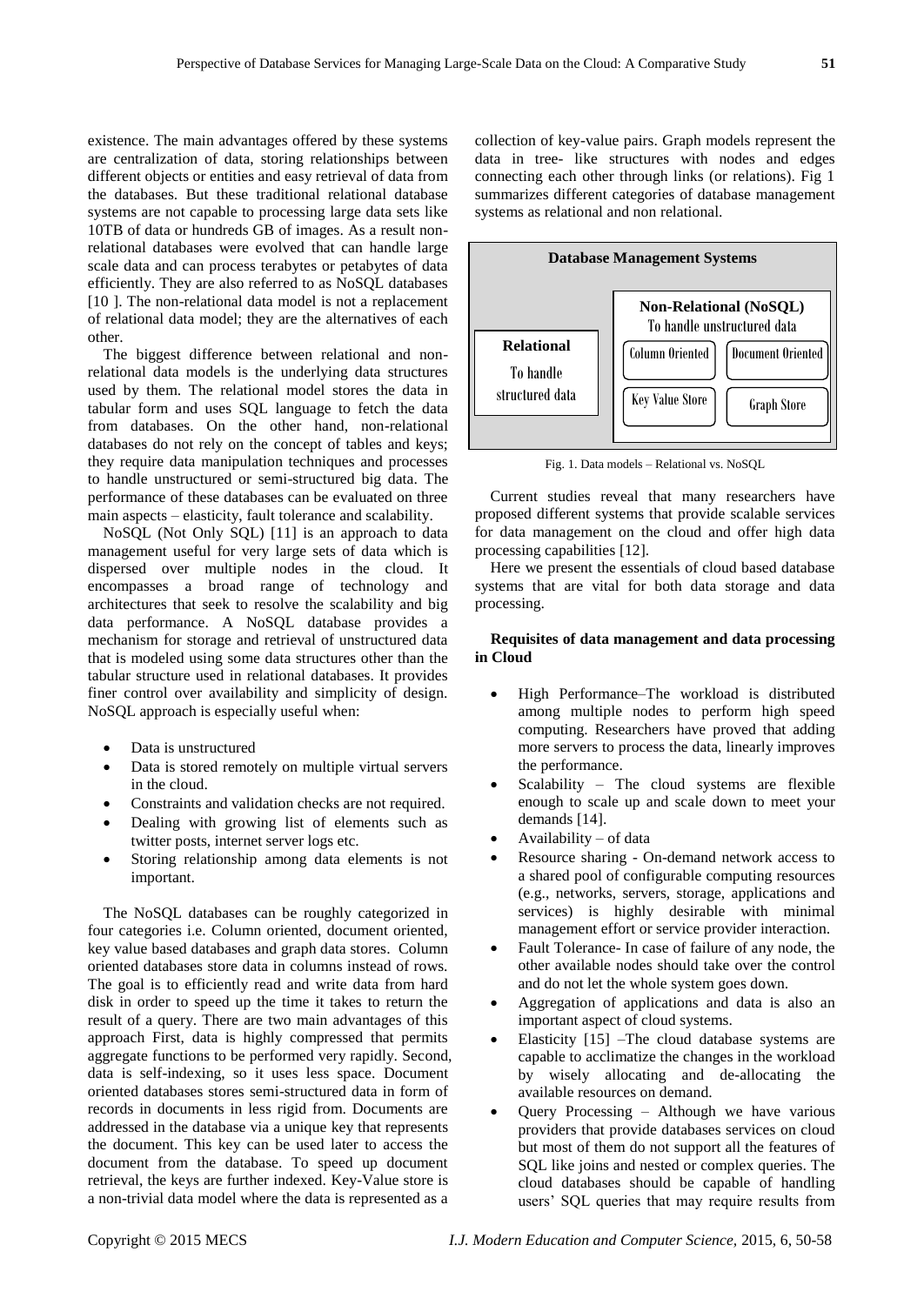different data sources.

- Representation of heterogeneous data [4] Sheer size, huge volume and velocity are some of the terms that define Big Data. The main issue of cloud databases is to deal with such heterogeneous data – to design schemas for it and to provide services to manage and process it.
- Security and privacy  $[13][17] As$  with other aspects of the cloud, high-security computing infrastructure is required to secure data, network and host in the cloud environment. [16] Physical security defines how one control physical access to the servers that support your infrastructure. To provide data security on someone else's server in cloud, two things can be done; either encrypt the sensitive and confidential data in the separate database or keep off-site backups. Network security can be implemented in terms of firewalls. EC2 provides security groups that define traffic rules that govern what traffic can reach virtual servers in the cloud. Host security describes how the host system is configured to handle attacks and how the effects of an attack on the overall system can be minimized. It is always good to have a complete suite of antivirus software or some other tools with no security holes.

The existence of a variety of systems and processing techniques to support big data and to analyze it; forms the foundation of this paper and motivated us to give a comprehensive overview of different kinds of cloud based databases systems with their key features.

# III. RELATED WORK

A large work in the area of database systems has been already done by various researchers in this field. The work in the existing literature spans from query processing techniques to query optimization, storage systems to data access methods and from centralized systems to distributed data processing systems etc.

Today hundreds of cloud based database systems exist which can be roughly categorized over two main dimensions – storage system aspect and query processing aspect.

On the storage system aspect, the widely accepted file storage available on the cloud is *distributed file storage* that allows many clients to access same data simultaneously from remote machines. Two such widely accepted distributed file storage are GFS (Google File Storage [18]) and HDFS (Hadoop Distributed File System) [19]. Google App Engine [20][21] and Amazon EC2 [22], are two widely used data stores which are used to manage data through web applications. Application developers and many technologists from different industries are taking advantage of Amazon Web Services [23] to meet the challenges of storing digital information. Amazon Web Services offer an end-to-end range of cloud computing resources to manage big data by reducing costs and gaining a competitive advantage.

On the processing aspect, some database systems provide Databases-as-a-Service (DaaS) [24] capabilities with either full SQL query support or NoSQL support. Examples of systems that fully support SQL include Amazon Simple RDS, Cloudy and Microsoft SQL Azure. Popular NoSQL databases are SimpleDB [42], MemCacheDB, Voldemort, Cassandra [46] etc. And the companies that are using NoSQL are NetFlix, LinkedIn, Twitter etc. AmazonDB does not fully support SQL, it supports only a subset of SQL queries.

Most NoSQL systems use MapReduce techniques [26] for parallel query processing [25] where the queries are divided into smaller set of operations and the answers of sub queries are joined back to get the end results. Although this reduces the query processing time by parallelizing the tasks and offer high scalability but it has certain limitations too.

[27] and [28] identified some drawbacks of Map-Reduce techniques and proposed some alternative solutions to overcome them. Comparison between mapreduce systems and parallel databases [29][30] highlights following points:

- Map-Reduce systems do not take the advantage of indexing procedures for selective access of data. It is desirable to optimize the data modeling to improve data retrieval performance.
- Parallel databases systems use relational data model to manage the data where applications can use SQL programs whereas map-reduce systems are schema free and users are independent to code their own map and reduce functions.
- Map-reduce does not have any query optimization plans to minimize data transfer across nodes. This results in lower performance and low efficiency.
- Parallel systems are designed to minimize the query processing time by carefully distributing the task into available machines. On the other hand, map reduce systems are weak in load balancing. The partitioning and distribution of input data set among n number of nodes does not always guarantee equal share of work.
- Compared to parallel systems, map reduce systems are more fault tolerant and gracefully handles the node failure by assigning the process to another available node.

Many researchers have designed cloud based database systems to overcome the limitations of traditional systems such as managing huge volume of unstructured or semistructured data, storing data on distributed storage, processing the data present on multiple nodes (or parallel processing), providing high availability and scalability to the clients and few others. But most of them do not support the features of full relational data model and they lack the querying capabilities of powerful SQL language. In contrast, Parallel database systems are robust and highperformance data processing platforms designed to handle clusters with a static number of nodes but their main drawback is that they do not have elasticity feature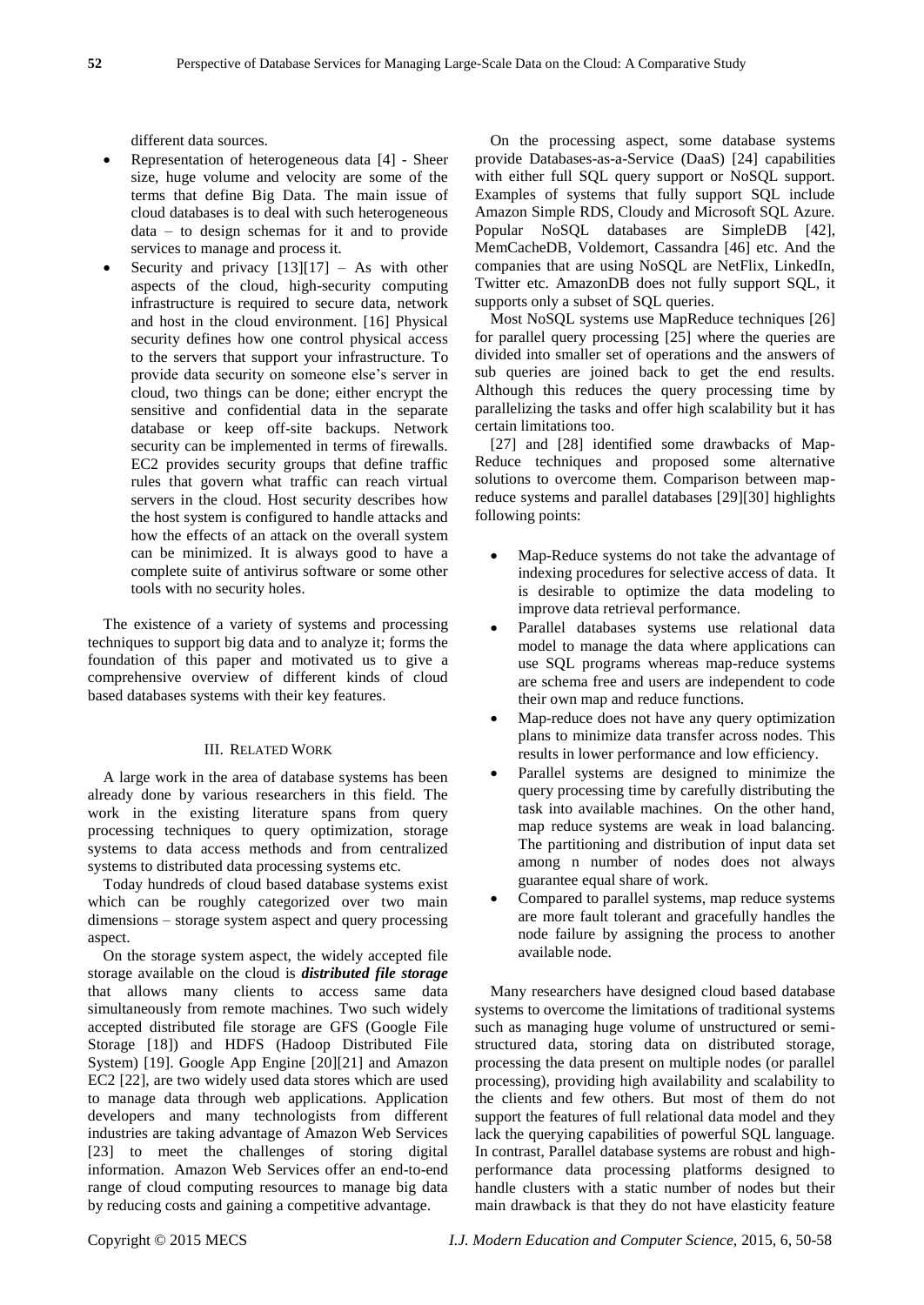which is an essential aspect of cloud based systems.

These days distributed data processing has become a major requirement for all businesses and companies. Almost all major DBMS vendors offer distributed data processing to support various web services and new applications that run on cloud. The major reason for the exponential growth of distributed and parallel processing systems lies in the potential benefits offered by them such as managing large-scale data, providing scalable and high performance services to applications etc. Several cloud service providers provide platform-as-a-service (PaaS) [31] solutions that eliminate the need to configure databases manually, thus reducing maintenance work of the organization. The primary providers of such big data platform are Amazon, Google and Microsoft.

## IV. CLOUD BASED DATABASE SYSTEMS

In this section we present some cloud based database systems with their key components and their features. These features form the basis of the survey and are summarized in Table 1 given at the end of the paper.

**epiC** [32] is an elastic and efficient power-aware dataintensive cloud based system that supports both OLAP and OLTP jobs [33]. It has the potential of parallel systems that have processing engine as well as storage engine. It has three main components – the Query Interface, the Elastic Execution Engine  $(E^3)$  and the Elastic Storage System  $(ES<sup>2</sup>)$ .

- The main function of Query Interface is to determine the type of query fired by the user and to monitor its processing status. If the query is an analytical query then it is forwarded to OLAP controller where they are processed via parallel scans and if it is a simple select query then the OLTP controller processes it using indexing and query optimization plans. Both OLAP and OLTP controller use underlying  $ES<sup>2</sup>$  to provide transactional support.
- Elastic Execution Engine has a master node that takes the analytical tasks from OLAP controller and distributes the task among all the available nodes for parallel execution.
- Elastic Storage System has further sub modules for data partitioning, load adaptive replication, transaction management and managing secondary indexes.

**SQLMR** [34] is mainly designed to bridge the gap between traditional SQL like queries and the data processing capabilities of MapReduce. It combines the scalability and fault tolerance feature of MapReduce with easy to use SQL language. There are four main components of SQLMR –

 SQL-to-MapReduce Compiler that inputs SQL queries from the users and translates them into a sequence of MapReduce jobs.

- Query Result Manager that maintains a result cache to store the results of the queries. When a query is fired, first the cache is examined to compare the results otherwise it is parsed to generate optimized MapReduce code.
- Database Partitioning and Indexing Manager that manages data files and indexes.
- The Optimized Hadoop System framework which is responsible for distributed processing of large data sets on clusters.

**Distributed Key Value Store (KVS)** [29] is another distributed data store on the cloud which uses a special data structure to store the data on multiple servers. It is composed of data items and associated keys that redirects read and write requests to the appropriate servers. The advantages offered by distributed KVS include high performance and speed, aggregation processing in which multiple data are aggregated to produce results and resistance to failure as multiple copies of the same data is kept at multiple servers.

**BigTable** [35] is a distributed storage system to manage voluminous structured data with a simple data model. It does not support all the features of relational databases but tries to fulfill all major requirements of cloud systems such as high availability, performance and scalability. The well-known applications of BigTable are Google Earth, Google Finance, Personalized search, web indexing etc [36].

BigTable is basically a sparse and persistent multidimensional sorted map which is indexed by a row key, a column key and a timestamp. Column keys are grouped into sets called column families where each column family can have one or more named columns of same type. Each row in the table contains one or more named **column families**. Each cell in the BigTable contains multiple versions of the same data and each version is assigned a unique timestamp. BigTable uses Google's file system to store BigTable data, log and data files.

It has three major components:

- A Master Server to assign tablets to tablet servers. A tablet is a dynamic partition of a row called a row range. The master keeps track of the workload of tablet servers and the tablets which are unassigned.
- Tablet Servers to manage and handle read or write request to a set of tablets assigned to it. These tablet servers can be dynamically added or removed depending upon the workload.
- A library which is linked to every client.

**Big Integrator** [37] facilitates the queries to access data from both relational databases and cloud databases. To achieve this functionality it has two plug-ins called absorbers and finalizers. For each kind of data source the system has separate wrapper modules that generate queries for them. For example, the RDBMS wrapper accepts the query from the system and translates it into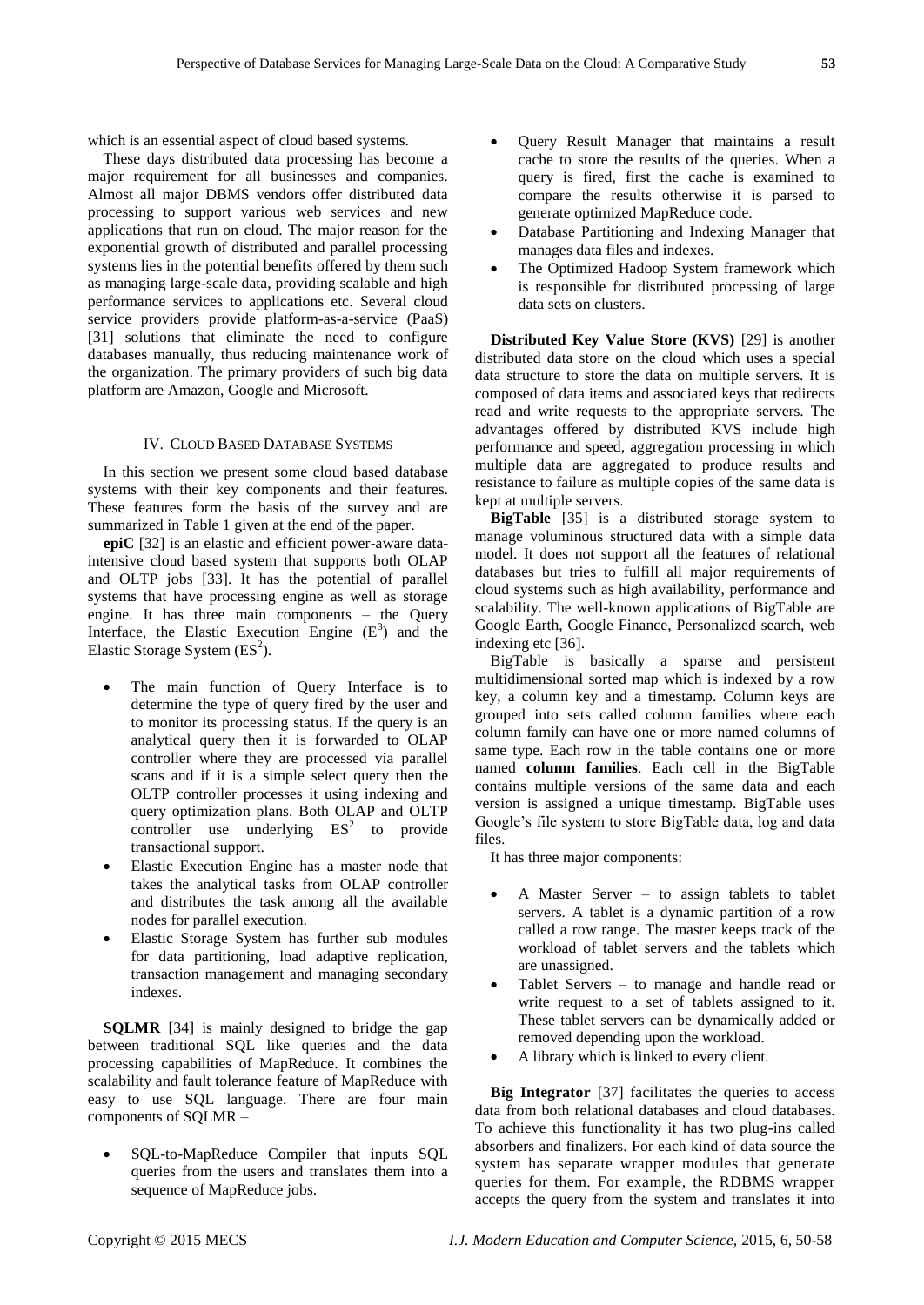SQL query which is sent back to the underlying Relational database. Similarly the BigTable wrapper converts the query into corresponding GQL query for BigTable data store. The BigIntegrator wrapper module has further sub modules with defined functions – importer, absorbers, finalizers and interfaces, to carry out query processing. The results returned by different data sources are joined to get the end result.

| <b>Database</b><br><b>Systems</b>                                                      | Data Storage<br><b>Used</b>                        | Processing<br><b>Engine Used</b>                   | <b>Ouery</b><br>Language                                | Data<br><b>Access</b><br>methodology                                                    | <b>Query</b><br>Processing                                                                                           | <b>Features</b>                                            |
|----------------------------------------------------------------------------------------|----------------------------------------------------|----------------------------------------------------|---------------------------------------------------------|-----------------------------------------------------------------------------------------|----------------------------------------------------------------------------------------------------------------------|------------------------------------------------------------|
|                                                                                        |                                                    |                                                    | support                                                 |                                                                                         | <b>Technique</b>                                                                                                     |                                                            |
| epi $C$ [32]                                                                           | ES <sub>2</sub><br>(Elastic<br>Storage<br>System)  | E <sub>3</sub><br>(Elastic<br>Execution<br>Engine) | SOL<br>like<br>language used                            | Distributed<br>secondary<br>indexes - B+ trees $\&$<br>multidimensional<br>indexes used | <b>OLAP</b><br>For<br>$queries - parallel$<br>scans<br>OLTP queries $-$<br>indexing & local<br>query<br>optimization | Highly scalable                                            |
| <b>SQLMR</b> [34]                                                                      | Database<br>&<br>Indexing<br>Manager               | SOL-to-<br>MapReduce<br>Compiler                   | SQL<br>programs<br>translated into<br>mapReduce<br>jobs | Database partitioning &<br>indexing used                                                | Result<br>Ouery<br>Manager used to<br>cache results                                                                  | <b>Highly Scalable</b>                                     |
| <b>Distributed</b><br><b>KVS</b> [29]                                                  | Distributed<br>Data Manager                        |                                                    | DISPEL used                                             | Distributed keys are used<br>to access values                                           | Aggregation<br>Processing                                                                                            | High Performance<br>& availability                         |
| <b>BigTable</b> [35]                                                                   | Distributed<br>Storage<br>System (GFS)             | <b>GAE</b><br>(Google<br>Application<br>Engine)    | GOL<br>(Supports query<br>by row key)                   | Row keys, column keys<br>and timestamps used                                            | $- - - -$                                                                                                            | High<br>Performance.<br>Scalability<br>and<br>availability |
| <b>BigIntegrator</b><br>[37]                                                           | Cloud<br>databases<br>&<br>relational<br>databases | BigIntegrator<br><b>Ouery Processor</b>            | SOL/GOL                                                 | Algebraic expressions &<br>access filters used                                          | <b>RDBMS</b><br>and<br>wrappers<br>BigTable<br>wrappers                                                              |                                                            |
| Optique [38]                                                                           | Shared<br>databases                                | Asynchronous<br>Execution<br>Engine                | SQL                                                     | OBDA (Ontology based<br>data access)                                                    | Distributed query<br>optimization<br>$\&$<br>processing                                                              | Elastic & scalable<br>query execution                      |
| Microsoft<br><b>SOL</b><br>Azure $[41]$                                                | Cloud<br>based<br>Storage<br>system                | ----                                               | T-SQL                                                   | Key value access                                                                        |                                                                                                                      | High availability<br>&performance                          |
| <b>Others</b><br>like<br>DB.<br>Mongo<br>Cassandra,<br><b>DynamoDB</b><br>[42][46][47] | based<br>Cloud<br>Storage<br>system                |                                                    | <b>NoSOL</b>                                            | Key based access                                                                        | Map and reduce<br>techniques                                                                                         | Highly scalable                                            |

Table 1. Characteristics of existing cloud based systems

The BigTable wrapper has two components for server and clients. The BigTable wrapper server is a web application that accepts the client requests, translates it into GQL and returns the result to BigTable wrapper client.

**Optique** [38] platform has a distributed query processing engine to provide execution of complex queries on the cloud. The system is developed to deal with two different scenarios. First, to process the queries that need to access terabytes of temporal data coming from sensors with data stored in relational databases. Second, to process the queries that access data from multiple databases with different schemas. For this purpose, it uses OBDA (Ontology Based Data Access) [39][40] architecture which has four major components:

- **Query Formulation component** to formulate queries.
- **Ontology and Mapping Management component** to bootstrap ontologies and mappings during the installation of the system.
- **Query Transformation component** that rewrites users' queries into queries over the underlying data sources,

 **Distributed Query Optimization and Processing component**- that optimizes and executes the queries produced by the Query Transformation component.

**Microsoft Azure SQL Database** [41] provides relational database-as-a-service capabilities to application developers and users. The application code and database can reside on same physical location or in distributed environment with tightly coupled servers and storage systems. To make the system work efficiently, it is divided into three layers - the client layer, the services layer and the platform layer.

The client layer is used by the application to interact directly with the database. The services layer act as a gateway between the client layer and the platform layer. It manages all the connections between the users' application and the physical servers that contain data. The platform layer is the main layer where the data actually resides. It consists of many instances of SQL Server.

Besides above mentioned cloud database systems there are several other systems that have been successfully adopted by various companies. Some of them include Amazon SimpleDB, CouchDB, MongoDB [42], Cassandra, Splunk, Apache HadoopDB etc. A precise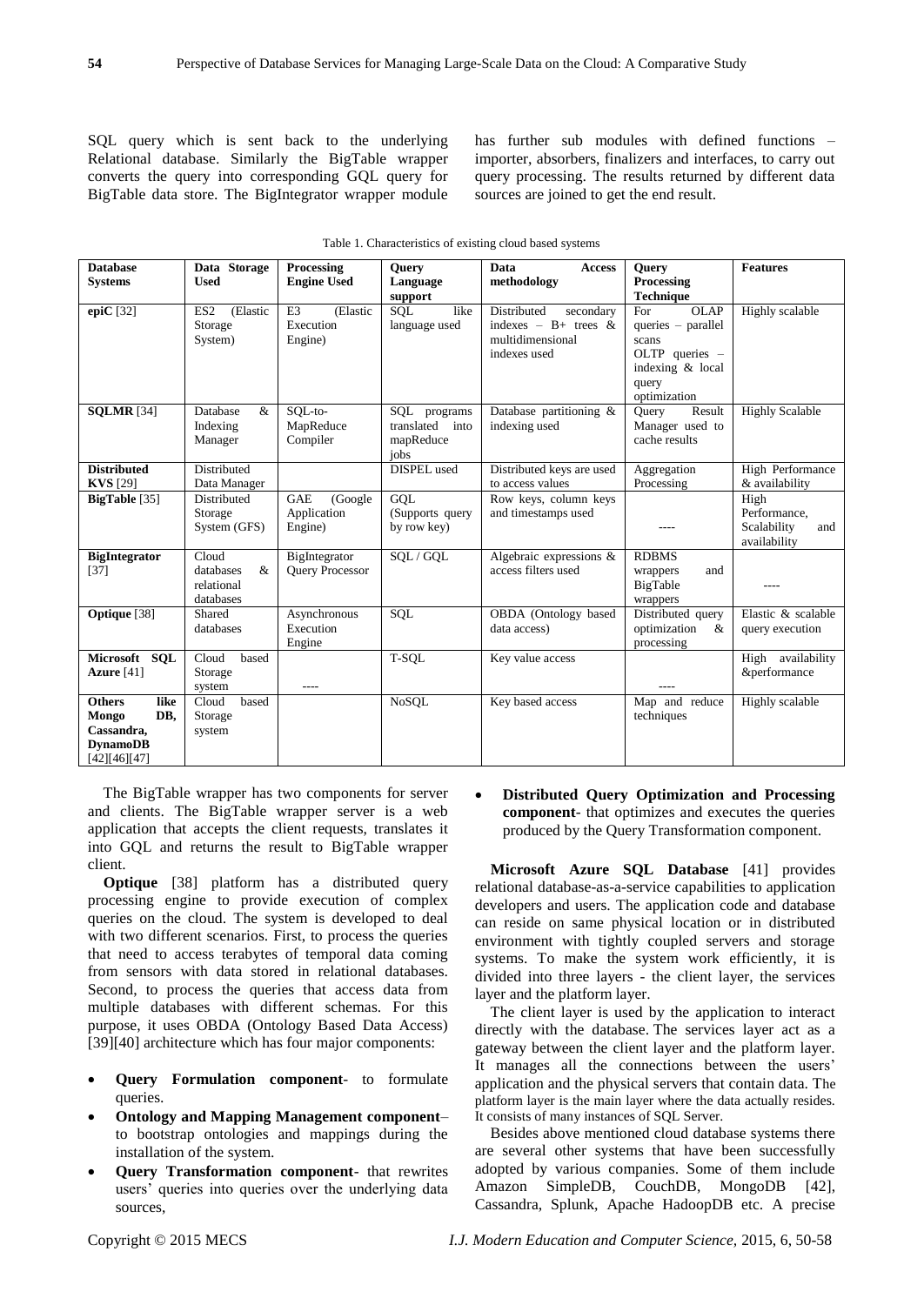comparison of the features and data models deployed by theses systems is briefed in Table1.

#### V. QUERY PROCESSING LANGUAGES AND TECHNIQUES

In this section we will briefly discuss the types of query processing methods available on the cloud to manage big data.

**Map-Reduce techniques** [25][27][32][44] **–** MapReduce is a programming paradigm that processes massive amounts of unstructured data in parallel across a distributed cluster of processors. It offers no benefit over non-distributed architectures.

This technique is organized around two functions – map and reduce. The "map" function divides a large data set of input values into smaller data sets where individual elements are broken down into a number of key-value pairs. Each of these elements will then be sorted by their key and are sent to the same node, where a "reduce" function is use to merge the values (of the same key) into a single result. As shown in Figure 2, in the splitting phase, a given input is first divided into three sets by three map functions map1, map2 and map3 where they are processed. Then the sort function sorts these smaller sets of input by their keys and send them to the next phase, called the merge phase, where the reduce functions merge the values of the same key into a single output.



Fig. 2. Map-Reduce functionalities

**SQL** (Structured Query Language) –It is a most widely used and powerful query language designed to handle data in Relational Database Management Systems. It has been universally accepted by a wide range of traditional relational database systems as well as cloud based database systems. Some of the database systems that use SQL are Oracle, Microsoft SQL Server, Ingres, Simple DB etc.

Although it is originally based on the notion of relation algebra and tuple calculus, it also has procedural capabilities to write complete programs to retrieve data from databases. There are two approaches to use SQL with applications :

- 1. Call SQL commands from within a host language like C# or Java. For this purpose special APIs (Application Program Interface) are created such as in JDBC.
- 2. EEmbedded SQL Embed SQL in host language where a preprocessor converts the SQL statements into special API calls and then a regular compiler is used to compile the program.

**GQL** (Google Query Language) – It is a SQL-like language which is used to fetch entities and keys from ‗Google Application Engine' (GAE) [20][21] data store. It does not support 'joins' due to two main reasons:

*First*, it becomes inefficient when queries span more than one machine.

*Second*, same query can process large number of records with almost same speed.

Others - Even most database systems use SQL, most of them also have their own additional proprietary extensions that are used only on their systems. For example, Transact-SQL (T-SQL) is Microsoft's and Sybase's proprietary extension to SQL. **Transact-SQL** is an essential to Microsoft SQL Server. All applications that communicate with an instance of SQL Server do so by sending Transact-SQL statements to the server, despite of the user interface of the application. Besides SQL, T-SQL includes the concept of procedural programming, local variables, temporary objects, system and extended stored procedures, scrollable cursors, various other string handling functions, date processing and mathematical functions and changes to the delete and update statements etc.

There are some other SQL-like languages like **HiveQL** which is purposely used by Hadoop [44][19] Hive [45] database system. This language also allows traditional map - reduce programmers to plug-in their custom map and reduce functions when it is not convenient to express the logic in HiveQL. It is also a primary data processing method for Treasure data. Treasure Data is a cloud platform that permits its users to store and analyze the data on the cloud. It manages its own Hadoop cluster, which accepts queries from users and executes them using the Hadoop MapReduce framework.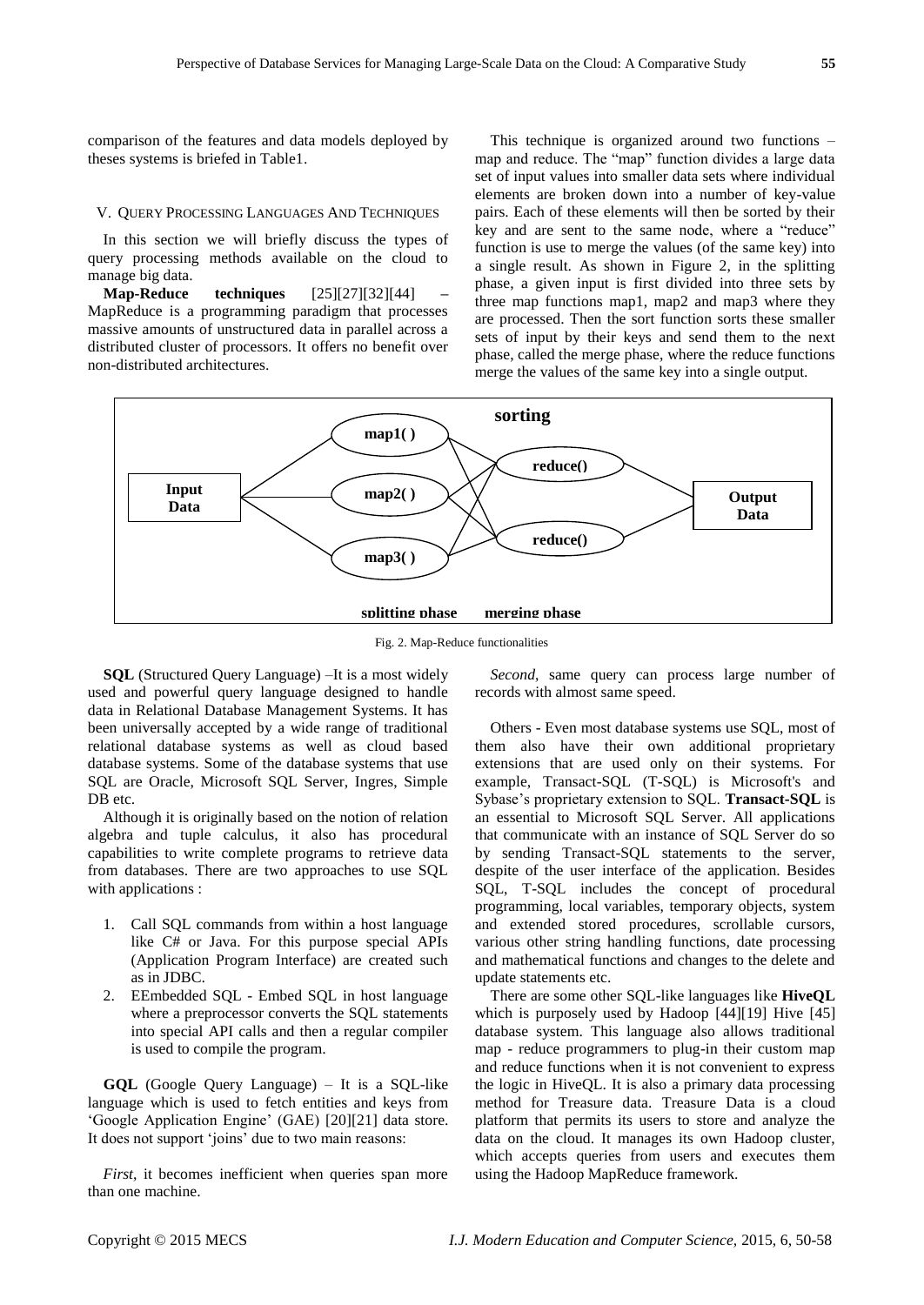#### VI. OPPORTUNITIES AND APPLICATIONS OF BIG DATA

Today almost all organizations use Big Data for business intelligence to analyze inside and outside business data to perform risk assessment, brand management, customer acquisition and many other managerial tasks [4]. Besides all these activities Big Data has also proved its importance in various other fields.

In the field of Astronomy, with the advent of Sloan Digital Sky Survey [48], the astronomer's job is greatly influenced from taking pictures of the astronomical bodies to find and analyze interesting objects and patterns in the sky. SDSS is one of the most striving and influential surveys in the history of astronomy that obtained deep, multi-colored images of galaxies, stars, quasars etc and created 3-dimensional maps of those captured objects.

It has greatly influenced the field of Biological Sciences or bioinformatics [49]. Genetic research is now driving towards Big Data to seek solutions for acquiring and generating volume of DNA-sequence that is the basic genetic study. With suitable analytical tools, genetic research may answer everything like curing cancer, developing superior crop varieties and increased treatment efficiency and medical advancements.

Big Data has also marked significant benefits in the field of Research and education [50][51]. Educating individual student is one of the biggest advantages of technology and big data help teachers personalize learning. Using Big Data for data-driven teaching increases transparency and accountability in evaluating trend in education. Digital systems facilitate real time assessment for mining information. Students can be given personalized quizzes and lessons that try to find their weaknesses. The answers can be analyzed to track whether students have mastered the concepts. A pattern of wrong answers give clues on why students selected the incorrect answers. It allows teachers to mine learning patterns of the students and pinpoint the problem areas and enables them to do a better job.

The field of The Urban planning [54][55] or geographical sciences is also not untouched with the potential benefits of Big Data. Big data produced by so many places and processes (or Geographic data) contain either explicit or implicit spatial information which can be mapped and analyzed to provide new insights to urban developments. Geo-located information contains data accessed from sensors, social networking sites, online booking of various transport modes, mobile phone usage, online credit and debit card transactions etc. One of the major applications of Big Data in the field of geographical sciences is in the transport sector which aims to control congestion in road traffics so as to control pollution and accidents.

Talking about Financial systems [50][56][57], banking and finance industries are also taking a business-driven and realistic approach to big data. For Financial institutions big data is imperative due to four main reasons. First, companies require larger market data sets and fine granularity of data to make their forecasts.

Secondly, to influence large amounts of consumer data across multiple service delivery channels to uncover consumer behavior patterns. Third, to improve enterprise transparency and audit-ability. And lastly, to deal with the acute stress of economic uncertainty and seeking new revenue opportunities.

#### VII. CONCLUSION & FUTURE SCOPE

In this paper we compared the features of various distributed database systems that use underlying cloud storage to store data and parallel database systems which work on clusters of nodes based on shared nothing architecture. We also compared the approaches followed by various relational and NoSQL database management systems in terms of their query processing strategies and found that many systems exist that aim to fill the gap between SQL queries and map reduce paradigm by converting users' queries into map-reduce tasks. We concluded that although map reduce technique speeds up the query processing by parallelizing the tasks and provide scalability, it provides limited performance capabilities over different class of problems and offer few facilities over ad-hoc queries. It neither uses any specific data model to manage data nor does it use any indexing method to access data, therefore how to increase the efficiency of map-reduce in terms of I/O costs is still a research problem that needs to be addressed. Precisely, different systems target different design problems and opt different processing methods but realizing the potential of parallel systems with map-reduce programming is a new hope for the next decade.

We also discussed about cloud computing which is a perfect match for Big Data as it provides high availability of resources and scalability. The technology innovations in the field of data mining are remarkable and will continue to prevail in the next generation of computing. The demand is arising to devise effective algorithms to extract knowledge and interested patterns from big data. The extensive exploitation of Big Data and data mining in digital world will definitely harmonize the growth of each other to become a dominant technology of the future.

#### **REFERENCES**

- [1] SteveLaValle, Eric Lesser, Rebecca Shockley, Michael S. Hopkins and Nina Kruschwitz, "Big data, Analytics and the Path from Insights to Value", December 2010.
- [2] James Manyika, Michael Chui, Brad Brown, Jacques Bughin, Richard Dobbs, Charles Roxburgh, Angela Hung Byers, ―*Big data: The next frontier for innovation,*  competition, and productivity", May 2011.
- [3] Divyakant Agarwal, S.Das, S.E. Abbadi, "Big Data and *Cloud Computing: Current State and Future Opportunities*‖ EDBT 2011, March 22–24, 2011, Uppsala, Sweden.
- [4] Arup Dasgupta, "Big Data-The future is in Analytics" published in Geospatial World April 2013.
- [5] Divyakant Agrawal, Elisa Bertino, Michael Franklin, ―*Challenges and Opportunities with Big Data*‖.
- [6] Van Renesse, R., Birman, K.P., Vogels, W.: Astrolabe: *A robust and scalable technology for distributed system*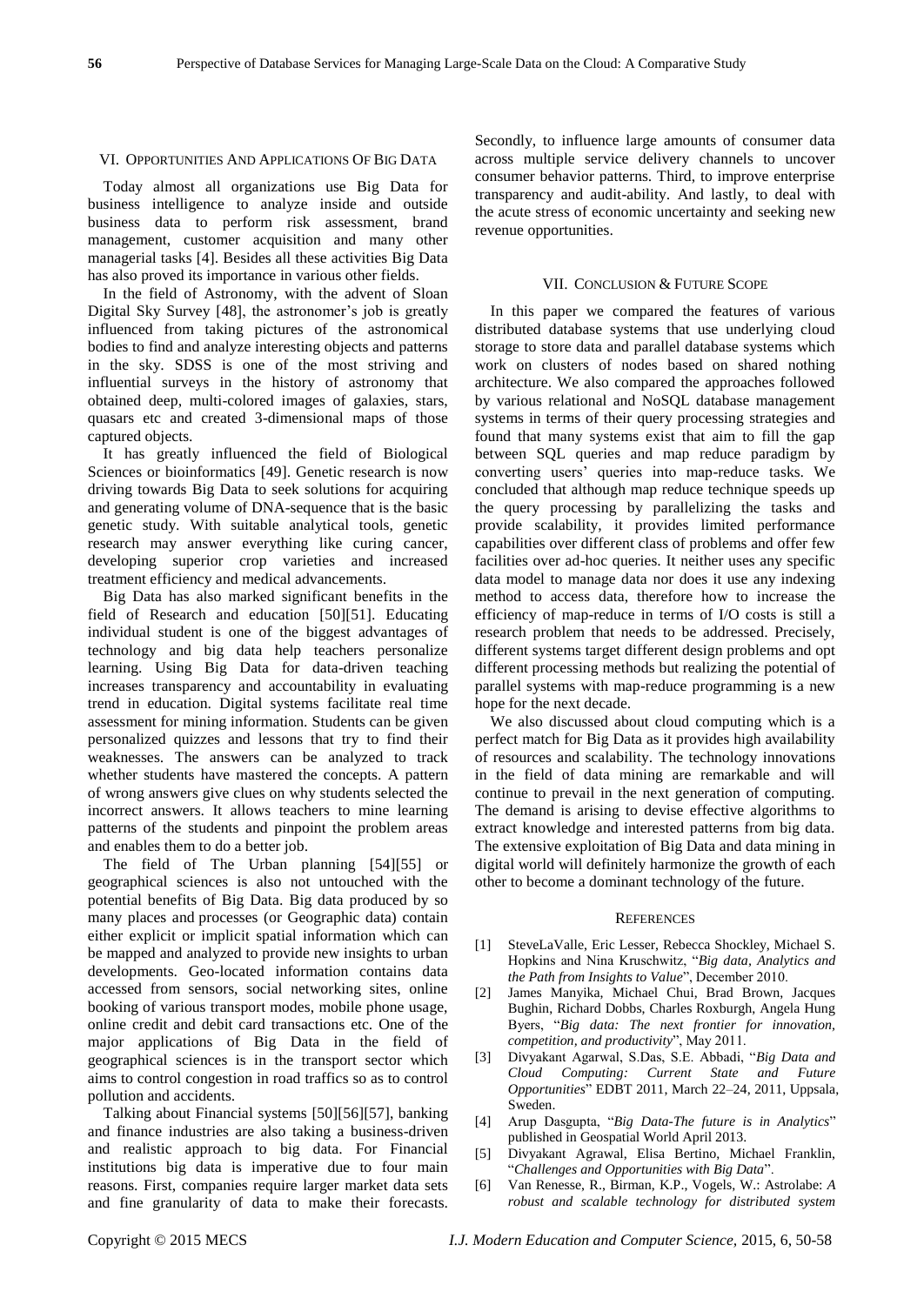*monitoring, management, and data mining.* ACM Trans. Comput. Syst. 21(2) (2003)

- [7] A.N.Paidi, "Data mining: Future trends and applications", International Journal of Modern Engineering Research, vol 2, Issue 6, Nov-Dec 2012, pp 4657-4663.
- [8] Venkatadri M., L.C.Reddy, ―*A review on data mining from past to the future*‖, International Journal of Computer Applications (0975-8887), Volujme 15, No. 7, Feb 2011.
- [9] Hans-Peter Kriegel, Karsten M. Borgwardt, Peer Kröger, Alexey Pryakhin, Matthias, Schubert, Arthur, "Future *trends in Data Mining*‖, Springer Science+Business Media, LLC 2007
- [10] Katarina Grolinger, Wilson A Higashino, Abhinav Tiwari and Miriam AM Capretz, "Data Management in Cloud environments: NoSQl and NewSQL data stores" Journal of Cloud Computing: Advances, Systems and Applications 2013, pp. 2-22.
- [11] Phyo Thandar Thant, "Improving the availability of *NoSQL databases for Cloud Storage*" available online at http://www.academia.edu/4112230/Improving\_the\_Availa bility\_of\_NoSQL\_Databases\_for\_Cloud\_Storage.
- [12] A. Pavlao, E.Paulson, A. Rasin, D.Abadi, S.Madden, M.Stonebraker, "A *Comparison of approaches to largescale data analysis*‖ SIGMOD'09, June 29–July 2, 2009, Providence, Rhode Island, USA.
- [13] R. Gellman, "Privacy in the clouds: Risks to privacy and *confidentiality from cloud computing",* Prepared for the World Privacy Forum, online at http://www.worldprivacyforum.org/pdf/WPF Cloud Privacy Report.pdf,Feb 2009.
- [14] Pawel Jurczyk and Li Xiong, "Dynamic Query Processing *for P2P data services in the Cloud*". Emory University, Atlanta GA 30322, USA
- [15] Ioannis Konstantinou, Evangelos Angelou, Christina Boumpouka, Dimitrios Tsoumakos, Nectarios Koziris, ―*On the Elasticity of NoSQL Databases over Cloud Management Platforms (extended version)*", CIKM Oct 2011, Glasgow UK.
- [16] W. Itani, A. Kayssi, A. Chehab, ―*Privacy as a Service: Privacy-Aware Data Storage and Processing in Cloud Computing Architectures*,‖ Eighth IEEE International Conference on Dependable, Autonomic and Secure Computing, Dec 2009
- [17] M. Jensen, J. Schwenk, N. Gruschka, L.L. Iacono, "On *Technical Security Issues in Cloud Computing*‖, IEEE International Conference on Cloud Computing, (CLOUD II 2009), Banglore, India, September 2009.
- [18] S. Ghemawat, H. Gobioff, and S.-T. Leung, "*The google file system*," in Proceedings of the nineteenth ACM symposium on Operating systems principles".
- [19] D.Borthakur. ―*The Hadoop Distributed File System: Architecture and Design",* Apache software Foundation, 2007.
- [20] Google Inc. Google App Engine. [Online] 2010. [Cited: 07 17, 2010.] http://code.google.com/intl/de-DE/appengine/
- [21] Severance, C. *Using Google App Engine.* Sebastopol: O'Reilly Media, 2009.
- [22] Daniel J. Abadi, "Data Management in the Cloud: *Limitations and Opportunities*‖, IEEE 2009.
- [23] Jinesh Varia, "Cloud Architectures", Amazon Web Services, June 2008.
- [24] C.Curino, E.P.Jones, R.A.Popa, N.Malviya, E.Wu, S.Madden, H.Balakrishnan, N.Zeldovich, "Relational Cloud: A Database-As-A-Service For The Cloud".
- [25] R. Chaiken, B. Jenkins, P.A. Larson, B. Ramsey, D. Shakib, S. Weaver, and J. Zhou, "Easy and efficient *parallel processing of massive data sets*‖.
- [26] Jimmy Lin, ―*MapReduce is good enough? If all you have is a hammer, throw away everything That's not a nail!*" arXiv:1209.2191v1 [cs.DC], Sep 2012.
- [27] Christos Doulkeridis, Kjetil N., "A Survey of large scale *Analutical Query processing in MapReduce*‖, VLDB Journal.
- [28] K. Lee, Y. Lee, H. Choi, Y. Chung, N. Moon, "Parallel *Data Processing with MapReduce: A Survey",* SIGMOD Record, Dec 2011 (Vol 40 No. 4)
- [29] Patrick Valdureiz, "Parallel database systems: Open Problems and New issues", Kluwer Academic Publishers, Boston, 1993 pp 137-165.
- [30] D.Dewitt, Jim Gray, "Parallel database systems: The future of high performance database systems", Comm of the ACM, June 1992, Vol 35 No. 6.
- [31] Shyam Kotecha, "Platform-as-a-Service", available online at http://www.ieee.ldrp.ac.in/index.php? option=com\_phocadownload&view=category&download =4:pdf&id=1:workshop&Itemid=216
- [32] Chun Chen, Gang Chen, Dawei Jiang, Beng Chin Ooi, Hoang Tam Vo, Sai Wu, and Quanqing Xu, "*Providing* Scalable Database Services on the Cloud".
- [33] Y. Cao, C. Chen, F. Guo, D. Jiang, Y. Lin, B. C. Ooi, H. T. Vo, S. Wu, and Q. Xu., "A cloud data storage system *for supporting both OLTP and OLAP*", Technical Report, National University of Singapore, School of Computing. TRA8/10, 2010.
- [34] Meng-Ju Hsieh, Chao-Rui Chang , Li-Yung Ho , Jan-Jan Wu, Pangfeng Liu, "SQLMR : A Scalable Database *Management System for Cloud Computing"*.
- [35] F. Chang, J. Dean, S. Ghemawat, W. C. Hsieh, D. A. Wallach, M. Burrows, T. Chandra, A. Fikes, and R. E. Gruber, "Bigtable : A distributed storage system for *structured data,"* ACM Trans Comput. Syst., vol. 26, June 2008.
- [36] Xiao Chen, "Google BigTable", available online at http://www.net.in.tum.de/fileadmin/TUM/NET/NET-2010-08-2/NET-2010-08-2\_06.pdf.
- [37] Minpeng Zhu and Tore Risch, "Querying Combined *cloud-based and Relational Databases*‖ in International Conference on Cloud and service computing 2011.
- [38] Herald Kllapi, Dimitris Bilidas, Ian Horrocks, Yannis Ioannidis,Ernesto Jimenez-Ruiz, Evgeny Kharlamov, Manolis Koubarakis, Dmitriy Zheleznyakov, ―*Distributed Query Processing on the Clou: the Optique point of View*‖.
- [39] R. Kontchakov,C. Lutz, D. Toman, F. Wolter and M. Zakharyaschev, ―*The Combined approach to Ontology based database access*‖.
- [40] Mariano Rodruez-Muro, Roman Kontchakov and Michael Zakharyaschev, "Ontology based database access: Ontop *of databases*‖ available online at http://www.dcs.bbk.ac.uk/~roman/papers/ISWC13.pdf
- [41] D. Campbell, G. Kakivaya and N. Ellis, "Extreme scale *with full SQL language support in Microsoft SQL Azure,*‖ in SIGMOD, 2010.
- [42] Chad DeLoatch and Scott Blindt, "NoSQL databases: *Scalable Cloud and Enterprise Solutions"*, Aug 2012.
- [43] Christos Doulkeridis, Kjetil Nervag, " A Survey of Large-*Scale Analytical Query Processing in MapReduce*‖.
- [44] J. Dittrich and J.A. Quian, "*Efficient Big Data processing in Hadoop MapReduce*", Proceedings of the VLDB Endowment.